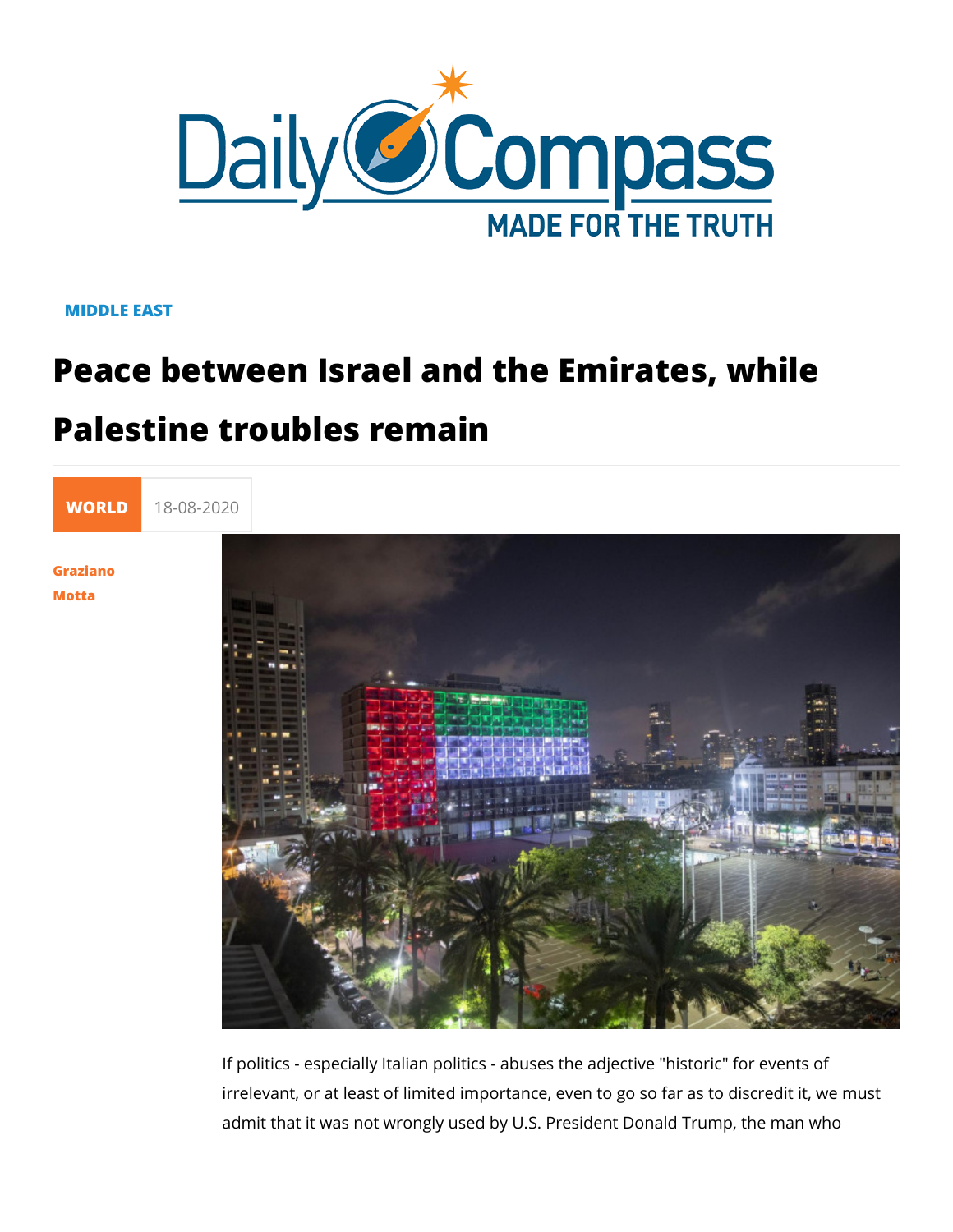authored the agreement that sanctioned the recognition of Israel by the United Arab Emirates, as announced last Thursday. Because it came forty years after an identical precedent made during was an unforeseen trip to Jerusalem (19-21 November 1977) by Egyptian President Anwar Sadat.

**Egypt, the most important of the Arab and Muslim nations** ,was defeated by the Jewish country of Israel in three separate wars. It had wanted to close the doors on conflict and open a future of peaceful coexistence via a treaty signed in Washington on March 26, 1979. This had tragic consequences, however: the assassination of Sadat and it proved disastrous with diplomatic isolation which was made worse by Arab contempt. Yet it avoided - and this is no small thing! - new wars. Fifteen years after the Kingdom of Jordan, another nation bordering Israel, followed the Egyptian example by signing a peace treaty at the White House on July 25, 1994.

**The events of the last five decades** can be summed up as repeated vain diplomatic efforts among the international community, above all by the Americans, to support birth of a Palestinian State alongside a Jewish nation. Failed efforts also concerned the strengthening of Palestinian extremism, including its military, in the Gaza Strip (by Hamas and Jihad militants) and southern Lebanon (Hezbollah forces) with the support of Iran and some Arab Gulf countries.

**So what's going to happen now?** The region is undergoing significant changes, mainly as a result of the long and great Syrian conflict and Iranian involvement, not to mention Turkish and Russian influence, together with ongoing U.S. interests in Israel. Threats and opportunities, of various kinds and delayed in their effects, are realistically present against the background of the ancient division within the Islamic world, that is, between Sunnis and Shiites. Israel is considered by many Sunni countries in the Gulf (which are engaged in a race for foreign investment and national ambition) as a positive, highly developing, technologically advanced, and militarily reassuring reality. Because they are against a Shiite Iran and are close proximity to Israel (unlike the United States), it serves them well to view Israel more as a friend, and not an enemy.

**Mossad, the powerful Israeli secret service, has moved in this direction** among the Gulf States. This is quite a surprise. It is unusual and now explicit, thanks to the current head of Mossad, Yossi Cohen, and Israeli Prime Minister, Benjamin Netanyahu. Cohen was was honoured for "assisting in the development of ties" between Israel and these nations, which he had visited several times and named the "the leading man" in building relations.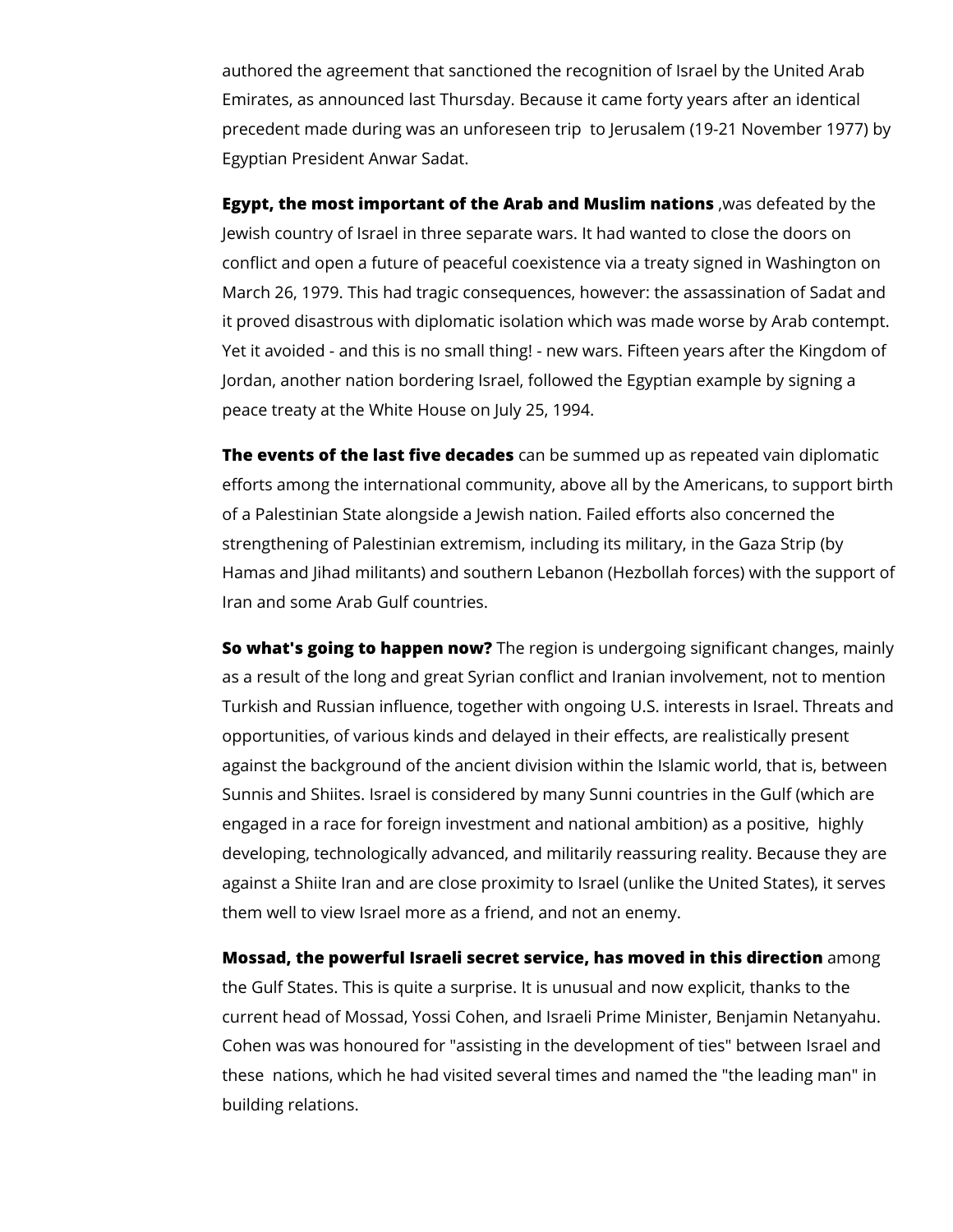**The United Arab Emirates, thanks to the agreement signed with Israel**, plan to accelerate cooperation in all fields, not only diplomatic relations and healthcare to combat the current pandemic, but also in the fields of energy, water, environment, culture and security, air transport, tourism and telecommunications. Above all, they want to stand "united with the United States" by launching, as Trump's son-in-law, Jared Kushner and his advisor said, a "strategic agenda for the Middle East." It is predictable, but it remains to be seen, that other Gulf countries will follow the Emirates lead.

**Will the other points of the agreement, those concerning** the Israeli-Palestinian peace process, be implemented? Trump, while announcing a "enormous turning point for peace" said that, as a first consequence of the agreement, Israel has stopped its plans to annex some Jewish centres along the West Bank (namely in Judea and Samaria). This would have occurred at a time of extended sovereignty to major cities like Maale Adumin and Ariel and the small villages of the Gush Etzion, and which were the object of protests by the Palestinian National Authority. Benjamin Netanyahu, in confirming that the project of extending sovereignty "remains on the table", made it clear: "I have not changed my plan."

**Interesting is the comment made by the United Arab Emirates**' Foreign Minister Anwar Gargash on the Palestinian National Authority (PNA) reaction. The PNA Foreign Minister strongly rejected the Washington agreement. He branded it as "treason" and "aggression against the people." Thus, he ordered the withdrawal of the Palestinian ambassador to the United Arab Emirates and called for an immediate meeting of the Arab League. "We expected to hear the usual racket," the minister said. "We suffer from it, but in the end we decided to go ahead, let it be done."

**While President Trump believes that** "the historic peace agreement between two great friends" of the United States was a "huge breakthrough" and that it will aid his difficult election campaign, it is based instead on the persistent refusal to follow the path of cooperation with Israel and contempt for the opportunity and privilege of being the first to enjoy it, as reiterated not only by the PNA, but also by the leaders of Palestinian extremist and terrorist organizations. The PNA and extremists foresee and hope for continuation of the paralysis of the peace process.

**The Palestinians will never be able to accept an alien**, and therefore enemy, territorial reality such as the Jewish nation of Israel. For them the path to follow appears to be that of maintaining complacency and continuing to receive aid from countries and bodies, in particular European ones, which have supported them up until now. They are satisfied with the consensus they enjoy in the international arena. Above all, they are